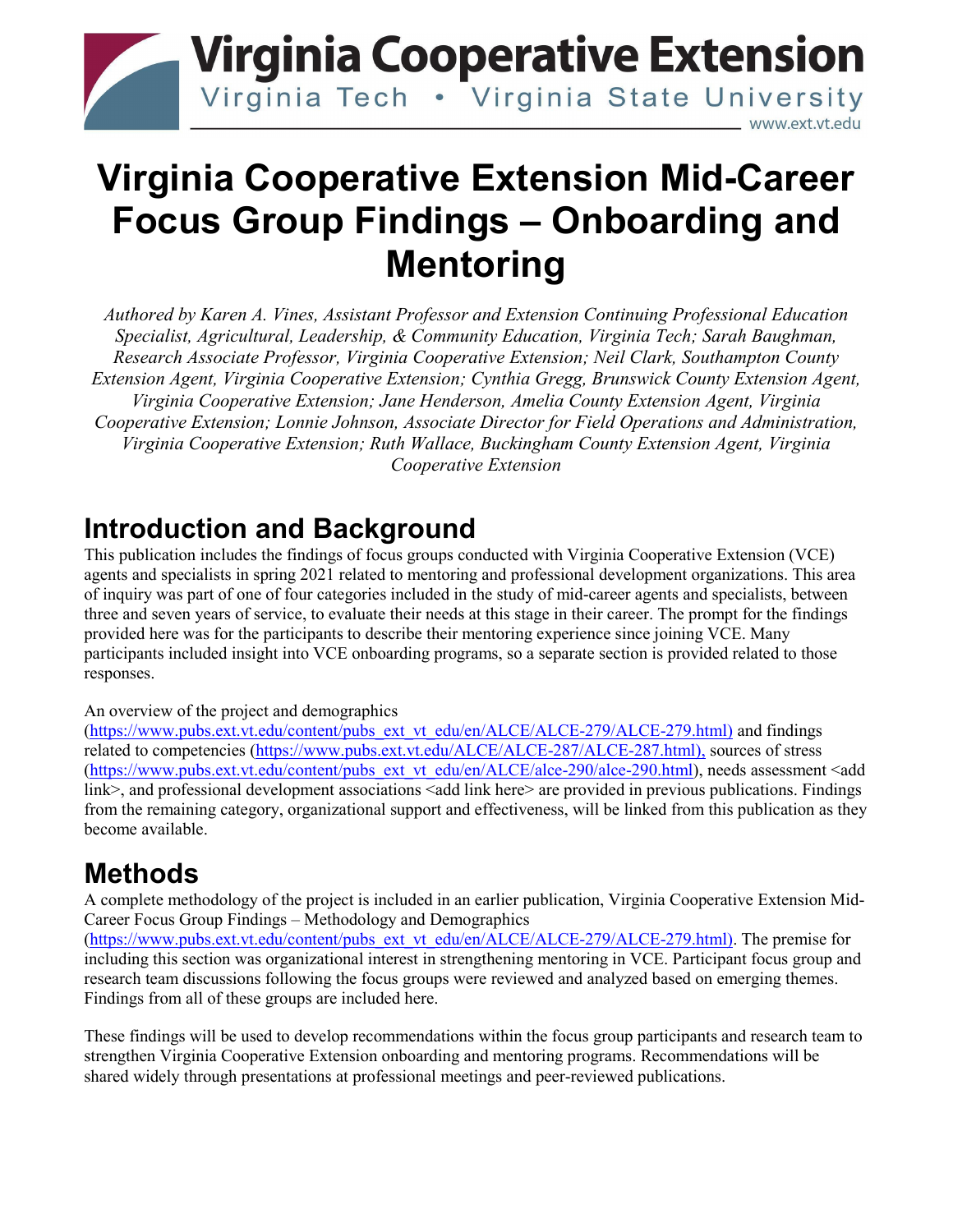## **Findings Overview**

The research team recognized a strong connection between onboarding and mentoring experiences as they reflected on the focus group sessions. Therefore, this section begins with an overview of the research team's thoughts on onboarding. This is followed by findings from the Extension professionals related to the mentoring experiences, recommendations, and opportunities for follow-up.

## **Onboarding Experiences**

#### **Agents**

Agents expressed a strong connection between their mentoring and their onboarding experiences. Agents said that VCE's onboarding program needs to be improved. One agent said, "The onboarding process for new agents is just not great." Another agent said,

The onboarding really should be cleaned up. I was given keys, and I opened the office by myself. I sat in an empty office for four months by myself. I had nobody else, and as a new agent that was really hard. And so, like I sat on my first day with nobody. Like no computer, nothing. Just an empty office by myself for literally my entire first day. So, I really wish- like that's why I want the new agents that come into [program area] to never have to deal with anything like that.

This agent made recommendations for a new onboarding program. She said,

But what I wish, my whole goal for VCE - would be one person per district - when somebody gets onboarded they're just with them. And they can walk them through every single process. You have no idea what you're doing when you first start. Like even just going through old files, like taking you somewhere, meeting up. I don't know. Just one person in every district that can take them through the onboarding and go through the entire process for at least a month and a half or something. Because, well, it was a hard three months being completely by myself. It was really, really difficult. I will say my new district is completely different. I know who my DPLT [District Program Leadership Team]is. I know who the leaders in the FCS world are. So, it's completely different in this district. So, my heart goes out to the people in that district, because you don't know -like no one's told you anything.

Other agents suggested informational packets would be nice. One agent made the following statement and another agent in the group agreed. She said,

It would be nice to have one of those little packets like you get when like I moved into my house. And they like put a basket on my doorstep. And they're like here's some local restaurants, like somebody in the neighborhood did.

#### **Research Team**

There was a great deal of discussion about onboarding during the research team's discussion of this section of the focus groups. One member of the team said,

We had a lot of talk in our group about the onboarding process and a lot of discouragement with the onboarding process – feeling like you're given a set of keys you're told 'welcome', and then you're left to yourself. And there's not any real 'well, what do I do now', no hand-holding . . . And I almost wonder, and I don't know the answer to this, but I think in terms of actionable items, we need to do something within that onboarding process, where you've got your structural stuff like you belong to Tech, here's your keys, here's how to fill out leave. Here's how you do this, here's how you do that. But then we need some sort of programming onboarding that takes place immediately, as opposed to six months to a year after they've been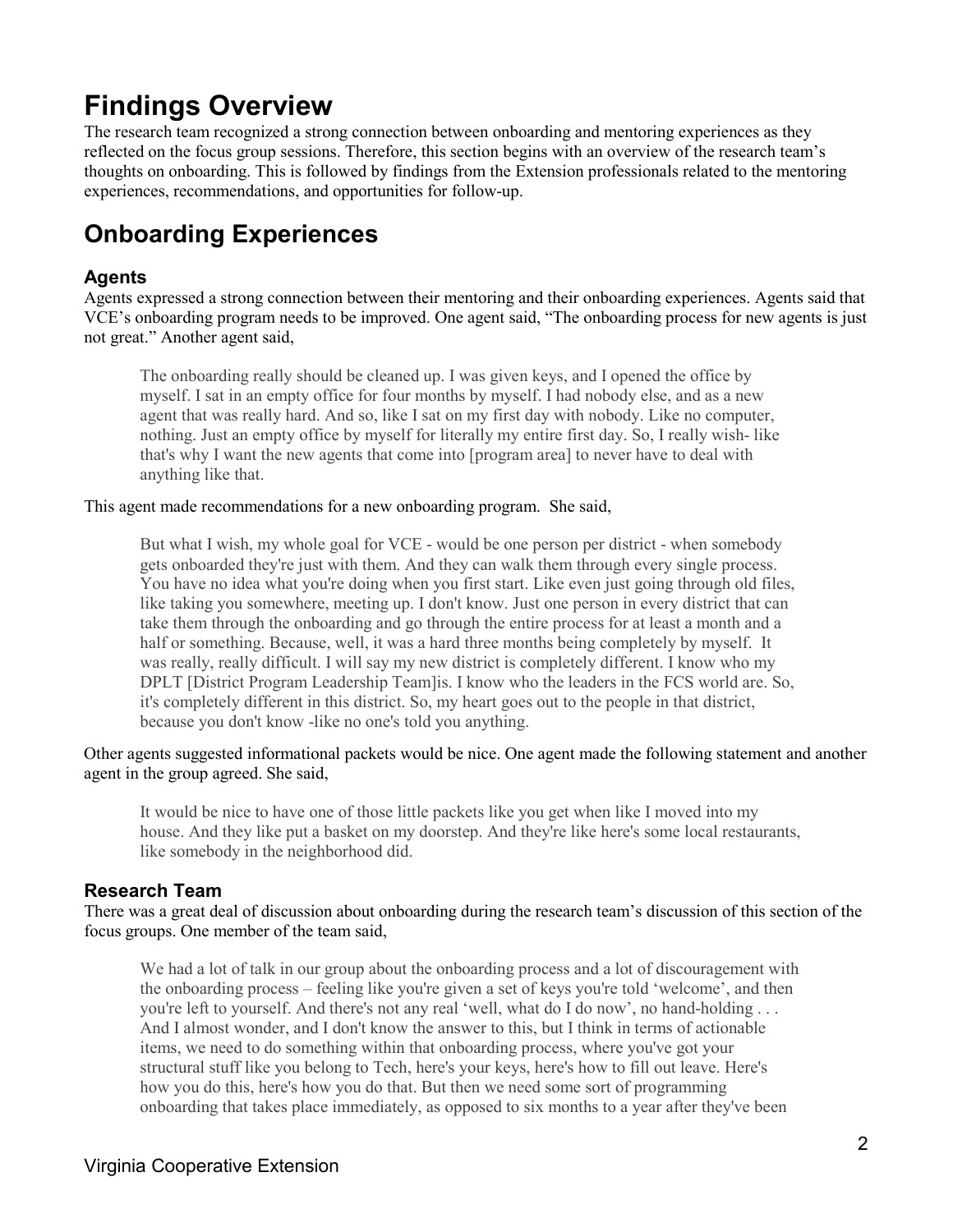hired. And I don't know how to make that happen, because nobody has time. Nobody can drop everything to work with a new agent. In terms of how to determine a need, how to do this, I mean if there's existing programming, they can step into and kind of work from it. [It] makes it a little bit easier, but that's not always the case in areas where we've had positions vacant for so long. So, I guess what I'm trying to say is, I don't know how to do it, but I think we need to look at some sort of process where you've immediately got someone. And it can't be the existing mentoring process – because that's not it – but some way to immediately bring in a new hire into some sort of, I don't want to say hand-holding, but working through something together and showing programming steps.

Another member of the team suggested onboarding needs to provide basic understanding of Cooperative Extension and the Land Grant System, as well as setting the stage for the type of outcomes the professional will want to achieve through their work. She said,

I don't really know how to fix it either, but just a thought in here is that it needs to go beyond – to make sure that there's at the very outset an understanding of Extension, the mission, how it all ties together with community, with the land grant, with the - like the first line agents educators, whatever the role is. The technicians, the program assistants and specialists working together to get that mission across, to get it through. Because I think in some conversations, and I don't think it really came out in the focus group that I was part of, but I've heard it just in casual conversation, I think there is sometimes a disconnect between doing a program just to say I did a program - this is what happened versus doing a program to meet a need to address an issue to help further the community. And I think there's a disconnect there that needs to be built into this process that we're talking about as well.

#### Another team member highlighted the need for onboarding training and possibly an onboarding liaison to work specifically with Extension specialists. She said,

I think some of this actually might be . . . in the organizational effectiveness plan. But to me that was just a whole lot of work that needs to be done. Particularly with new specialists, but even some of the specialists who have been around for a while in terms of helping, orientation, but like an Extension orientation for new specialists. And some more training and maybe even some kind of liaison with somebody on the administrative team who's like a specialist [so new specialists] know "Oh, I can go ask this person a question." Because it's one of things I heard was their department head rarely knows the answer, a lot of times.

The research team provided specific recommendations for a new onboarding program. One recommendation centered around providing new agents opportunities for "partnering with more experienced agents, and working on something together as a group, some larger program." Another team member emphasized the role of more seasoned agents in being empowered to provide onboarding, especially when filling vacant positions. She said,

When you say that, some of the things that immediately come to my mind, right now, on the ag side is things like working with someone on a pesticide private certification. Working on a commercial certification. Things I see about camp - helping somebody understand 4-H Camp, maybe some specialty camps. Even looking at some of the leadership development. Helping in FCS - I'll look at some of the household well water testing programs we can get people involved in. And something as simple as some of the food safety – testing the gauges on the canner lids. I mean those are things that just popped into my mind when you were saying getting people involved. Because I know, sometimes we've tried to do that here. And now I'm thinking – . . . when we start back some of these programs [post-COVID], I'm not going to have this person and this person and this person to fall back on because they're gone. They've retired, changed jobs, or something. And it's like – 'Oh, I know these folks don't want to hear me that often.' But yeah, I think those were the things that immediately came to mind and maybe . . . what we need to do is some kind of professional development on how can you help onboard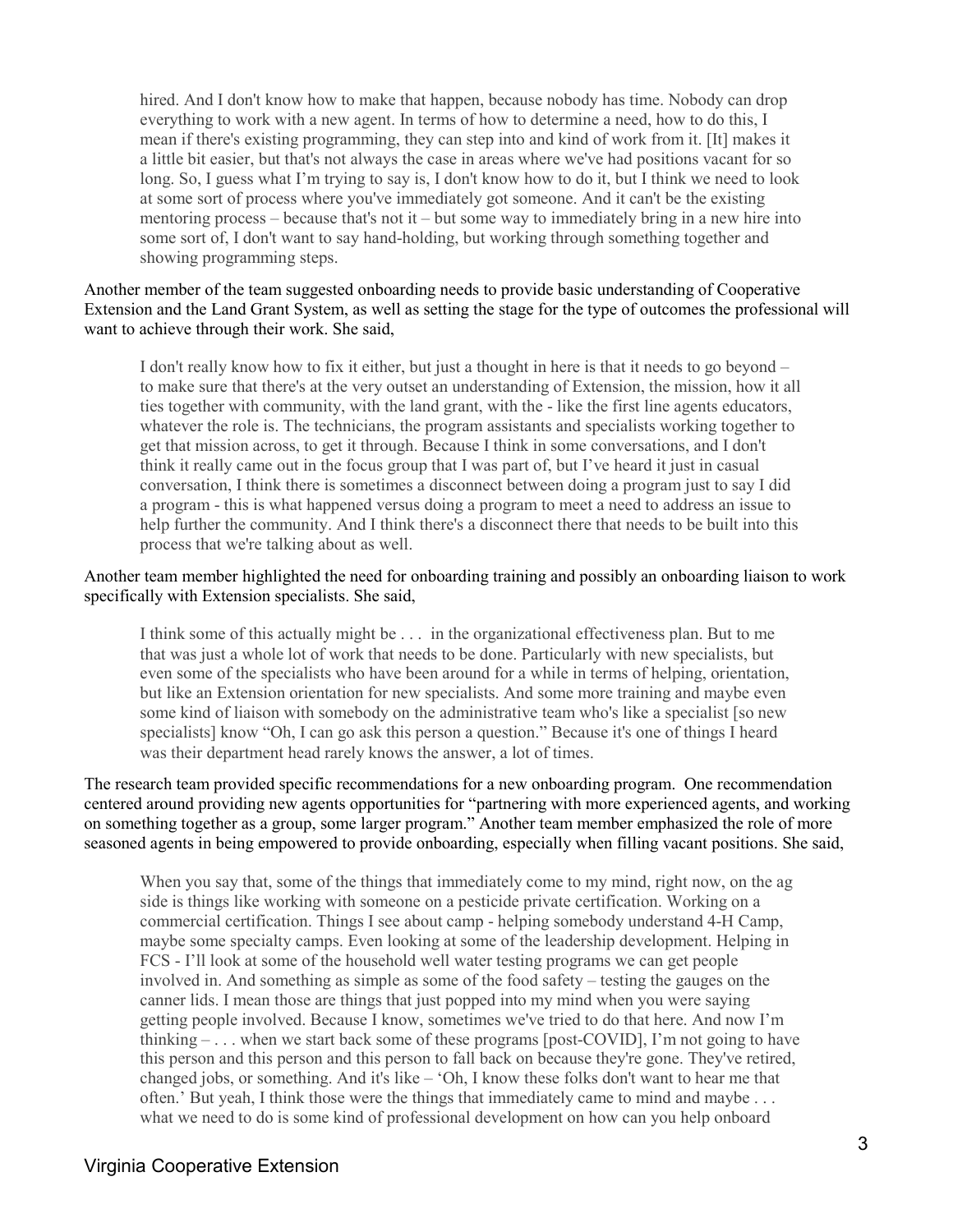new agents as a senior agent passing on your knowledge. And that's what hit me when you were talking.

Someone else spoke about the loss of an onboarding coordinator and access for new Extension agents to the District Program Leadership Teams (DPLTs). DPLTs have been assigned the mentoring role in some VCE districts. Someone on the research team suggested this might be done on a more systematic basis. A member of the research team said,

My comment was, as far as within the organization of course. . . I don't know who's doing the new thing – I know I still get portfolium pathways [online onboarding reports] from [retired onboarding coordinator] these days. I don't know who's doing the new agent thing. But the DPLTs, they're kind of all-time mentors, if you will. And I don't know how many hours that could be and that kind of thing. But I know I use the folks in our DPLT quite a bit when I come up with something, even these many years later. But do the new agents know that they're there as a resource? I hope so. That's a matter I guess should be communicated.

Another member of the team commented that often new agents don't even realize they could contact someone on a DPLT or in the next county, so this needs to be communicated as well.

Research team members generally see onboarding as part of a greater professional development program within VCE. A member of the research team said,

Yes, I'm thinking, ... we're focused right now on mid-career. But if we started as early career kind of building some cohorts. And we could make sure, and we have agents and specialists involved in that so that there's kind of building and strengthening those relationships, too. What happens then? Is there a way that we kind of start modeling across subject lines or something or even making them aware that the Intranet is a place, a searchable place that they can go to look for some of those resources? Does that help to strengthen that communication if you start being really intentional and not chunking it up, but making sure that your keeping it in front of them regularly in the beginning, and then wean them off. But then they become more comfortable, as they get into their mid-career status. I always felt like when I first started in a new role, that was the time I had more time than ever. Because you still kind of haven't over committed yourself yet. And so, you still have to go meet the people you need to know, and more time, you have to do some different things, and so can we start using that time to help create some good habits that could continue. I don't know. Yes, it took me a while to figure out the Intranet was there too.

#### Another team member asked questions about how that might work. She said,

Yes, one of the things I'm wondering about now, . . . But, if you develop a training program for new agents, that maybe they're meeting not in a series of all week together, but instead you're spreading that out over the course of the year. You have people coming in at different times. But . . . if I come in, in June, I might miss the section on X that was covered in January. But I'm wondering, if you had some kind of backup- that was kind of basics online - if that might be a way that that person coming in June, because at least have a resource, they could look at. Knowing that when January rolls around again that they'll have a chance to dig into it a little deeper. Do you understand what I'm saying? Because I know that's one of the challenges. It's always been, . . . we have people coming into the organization all the time and how do you make sure that you don't have somebody sitting waiting 11 months to figure something out. How do you support them for those 11 months before they get to that training?

The research team suggested two approaches to covering "basic information" within an onboarding context. One suggestion was to have mentors assigned initially to cover this information, followed by topical information days. For the topical information days, more experienced professionals could share their experiences through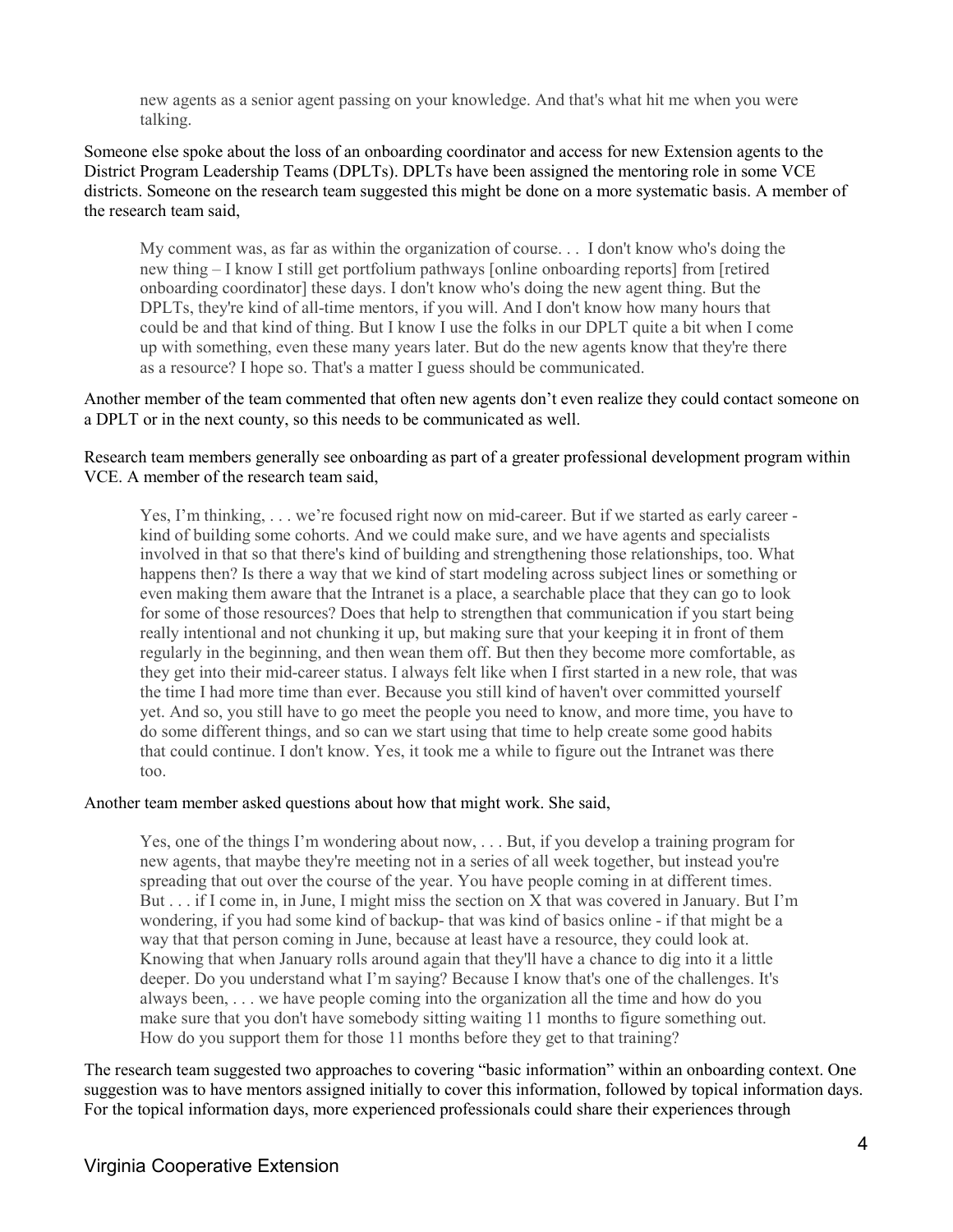presentations or posters to facilitate discussion, networking, and development of new ideas. Professional associations may be active in supporting these. The other idea provided for the basics through a cohort series that included mentors. Mentors would then follow-up on the implementation and in more programmatic areas. The team member suggested,

And so, I'm thinking [for] both agents and specialists when they're new, let's just develop a cohort. Let's take them through some of these basics and not necessarily expect their mentor to take them through the basics. But the mentor then can follow up. And maybe there's a track for mentors where we're letting them know what the what's going on with the new agents, so that they can be supportive without having to start from the beginning. And then everybody's kind of starting from the same page, but you also have that cohort. You'd have the opportunity to have people pair up and work together and then you also can build this external mentor relationship that comes into partner so that they have lots of support as they're doing these things.

The need for mentor training was mentioned specifically by research team members as well. This was addressed in the previous content by including a mentor track with onboarding. In this way the mentors could learn where resources were and know more about how to be effective mentors and where to direct the mentees. Another point made several times was to follow-up with mentors and mentees to be sure the mentoring relationships were working.

Another recommendation was to provide "refreshers" that professionals could access throughout their career. She said,

I think some of the different training and I wish I'd understood this . . . I think a lot of that is already built into the training that exists. But how when you're reading something for the first time or you're doing a training for the first time, you don't pick up on everything. You get some of the pieces. But then, if you go back through it again, more jumps out. It's not going to jump out at the start, at the first, because you don't understand enough to make it relevant. So, I don't know action-item wise - it's almost like we need to do refresher courses. Or like we were talking about last time doing a group project type thing where you're working with a mixture of new and middle and seasoned agents and specialists. Because I'm not sure, in some cases, things are lacking, but in some cases I don't think they're lacking. I think they're there but it's something you don't pick up on the first go around.

Another team member responded, "I think you're right. We did kind of touch on that – where we have the training, but it's just so much information at one time that having the refresher or making, like you said, some group training available throughout, as part of a planned schedule would help with that. I think we brought that out when we're talking about mentors.

Other comments by the research team centered on helping new professionals develop their networks. A member of the research team said, "But we got to talking a lot about creating those networks, whether it's through the professional association on a national level or just through our VCE family." Connecting agents with others in similar work was one suggestion. Another suggestion was creating cohorts of agents and specialists to cover basic Extension training so they can begin developing relationships early. Within those cohorts, small teams could be developed to accomplish some tasks that may be under the direction of a mentor. A member of the research team commented that COVID had erased many of the geographic barriers within the state, allowing for strong cross state collaboration. A simple recommendation was to resume sending out announcements when new people join the organization. A member of the team said,

But I miss getting the welcome announcements across the system about Jane Smith was added to . . . is the new FCS agent ABC county, or whoever is the new ag agent, whoever's a new specialist, etcetera? Because, in years past I've made a concerted effort to try to call those folks here, regardless of district, to welcome them. Especially on the ag side - if they were my district yeah, I would probably call some of the folks and say 'Welcome to the district. I know I'm an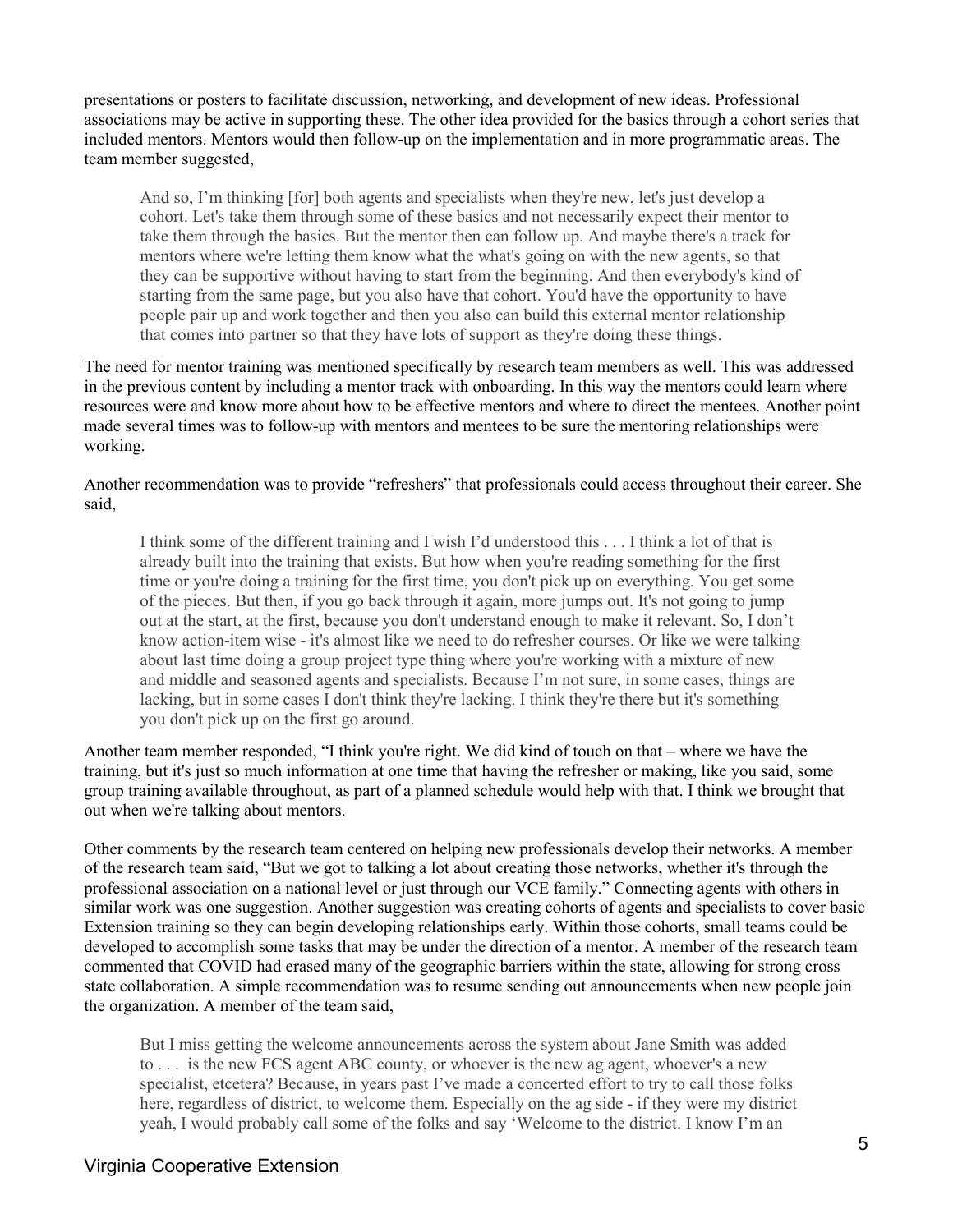agent but' … But if it was an agent, I would call them and say 'hey I'm who I am where I'm from what I've done,' and 'hey, this is something you need to know.'

Professional development associated with a career progression, beginning with onboarding of new professionals and ending with more advanced training and leadership opportunities for more senior professionals was also mentioned. A research team member suggested,

I just saw [another team members'] comment about revamping agent onboarding orientation and mentoring. And I do think it's a picture of everything and now we've put it together. So, putting on my professional development hat, it's kind of – I've been thinking a little bit about what it looks like and how it works. And I do think . . . there's a piece of it, that is not only thinking about how we onboard new agents consistently. But also, about how do we train mentors consistently so that they understand what the expectations are? And that they start to see themselves as leaders of the organization and valued for the role they play. I do think that, looking at this early-, mid-, and late-career piece gives us an opportunity to think about where people should be and what kind of things they should be doing that are a little bit different. We shouldn't be doing the same things in year 20 that we could have in year one, or else, many of us wouldn't have stayed because it gets a little boring. But yeah but what should the career progression be and how do we prepare people to follow that career progression and feel like they're growing and developing as well. So, I agree. I heard that in the sessions, and I do appreciate the ideas that you're sharing too. Because I think we can we have it - we're kind of on the edge of an opportunity to really make a difference [with the professional development programming].

### **Mentoring Experiences**

The definition and role of the mentor seem to vary by individual and context. A member of the research team said, "I've been involved in mentorship in professional organizations and other groups. And, that's [mentorship is] very dependent on the individuals involved, sometimes as much as anything else." The DPLT's role in mentorship seems to be compounded by differences in how DPLTs are implemented across districts.

#### **Mentoring Experiences**

**Agents –** The agent experience with mentoring is variable with some having good, some bad, and some having a mixture of both experiences. A summary of comments related to both good and bad experiences is included in Table 1. In addition, several agents reported not having any mentoring experience. Two of these talked about their experience and how it has shaped their mentoring now that they are being placed in that role. Reasons given for not having a mentor include possibly the location, prior career experience, and being in a new type of Extension position. The agent that was further along in her career said,

I don't know if it's across the state or just in our district, but it seems to be very loosely done as far as mentoring. So, I wasn't ever really assigned a mentor. And for me, when I joined Extension, I was definitely far along in my career. I'd been working for quite a while, so at least I had some experience on my side. I didn't mind reaching out to other people and I had some really good folks to work with that would help answer my questions or push me in the right direction. So, other agents were definitely helpful - they weren't really my mentor. I think that it's interesting because I'm on the DPLT for our district. This is something that's just come up as one of our priorities this year is to try to be more diligent as a DPLT to make sure that new agents are mentored and that they get the support that they need. Because there are so many things that you just don't know when you get thrown in that everybody's already mentioned that you just have no idea what you're doing or if you're doing it right.

Similar to this agent, the agent in the "unique" role also did a lot of "reaching out" across the organization to both agents and specialists. He also speaks about doing some things he wasn't sure he needed to do as part of his self-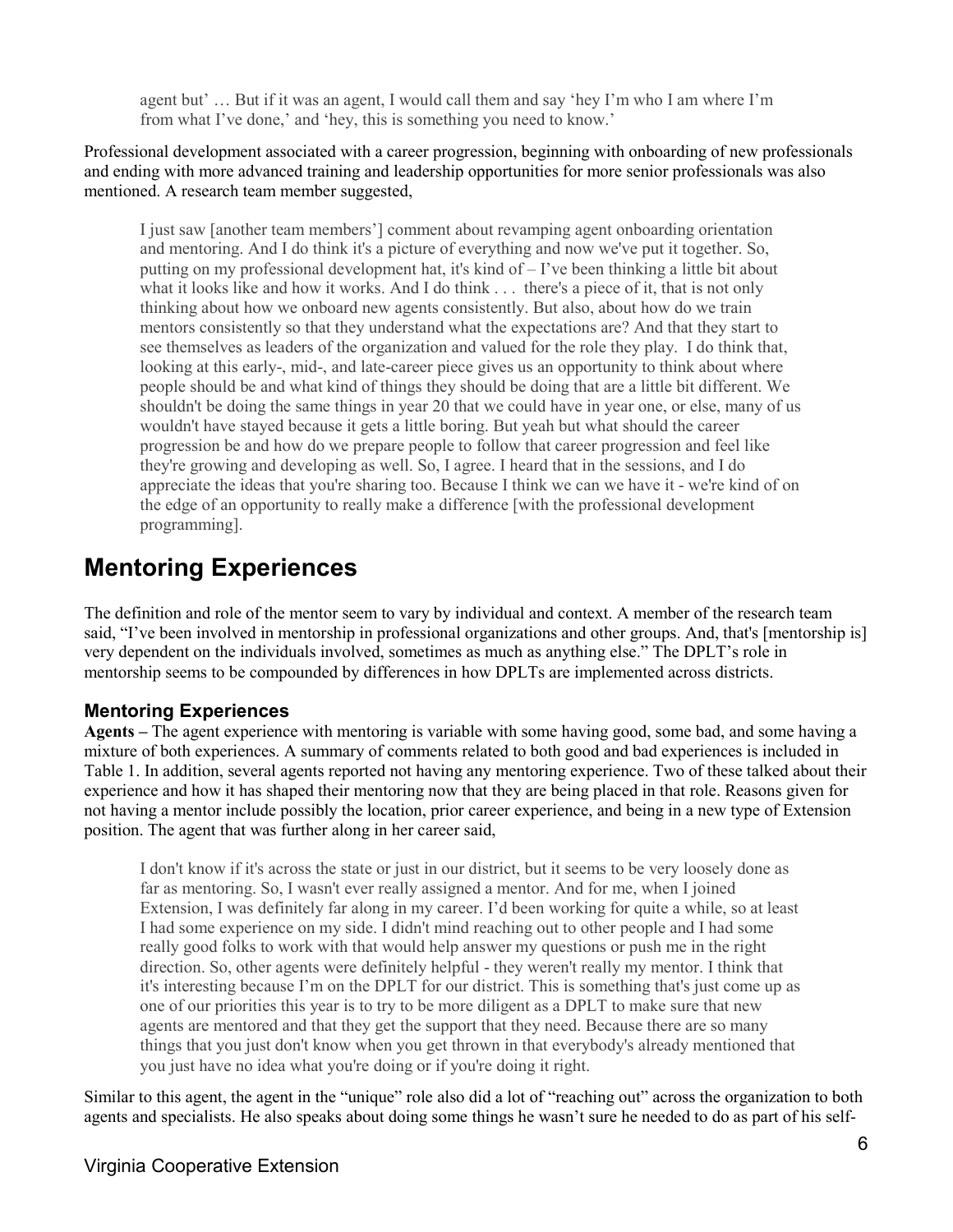#### defined approach. Earlier he emphasized the need for improvement in the onboarding program. When talking about mentoring, he said,

My mentoring experience, I would say, was pretty informal. And I had to be very proactive about just kicking down doors and asking people to help me. There was very little guidance given to that. Again I, have a pretty unique position and was given a completely empty filing cabinet and a completely empty laptop when I started. So, I had to figure it out and not many people were in my position. So, I just had to send out emails to the agents around me. And 'I'm going to start going to 4-H meetings' and I'm going to get like random things that I wasn't supposed to do, because I needed to figure out mentoring. And I would look to specialists who sort of worked in my subject matter expertise and they became mentors for me. But I had to go and figure that out. So yeah, I would say, it was informal and it could be much better.

*Table 1. Overview of characteristics of good and bad mentoring experiences as shared by agents in the focus groups.*

| Good                                                                         | <b>Bad</b>                                     |
|------------------------------------------------------------------------------|------------------------------------------------|
| Mentor and mentee cover similar subject matter                               | Mentors not knowing expectations               |
| Shared location, office mates                                                | Mentor nearing retirement                      |
| Mentors are people respected in Extension<br>organizations                   | Mentor is hands-off                            |
| Mentor provides direct information on what to do and<br>how                  | Mentee drives the process                      |
| Mentor and mentee go through mentoring handbook<br>together                  | Starts strong, but mentor backs away           |
| Mentor and mentee have similar past work<br>experiences or past relationship | Sole emphasis is on the mentoring handbook     |
| Mentor is a good teacher                                                     | Mentor not able to communicate with new agents |

A third agent that reported not having a mentor felt that the mentoring program had recently been restructured and was better. She is now serving as a mentor and paying attention to sharing lessons she wished she had learned early in her position. She said,

I feel like the process has changed significantly even in just three years' time, like some of the things that they were saying I didn't do three years ago. I think they restructured the process a little bit and I don't know why that was changed. I don't know the reasoning behind it, but I feel like it's a good process in place, but it can sometimes feel overwhelming when there's just so many ins and outs and not all of them come up at once. I started in June and I, honestly, no one ever said specifically collect contacts - like no one ever told me. Like that was never mentioned. I think it was like 'Here's something on the Intranet', and 'This is where you're gonna have to keep up with this', but nobody ever really said, when you go do anything keep track of this. So, it wasn't until like January . . . and I had kept trying to sign in sheets for different things, but really, truly, I didn't know it kept contact [data]. During those six months, and so, then when it was time to report I thought, 'How?' So, when I started because of my own lived experience I shared that with the person I was mentoring, because I thought of this opportunity, but I wouldn't if I hadn't experienced that myself. That's not always something you're going to tell somebody.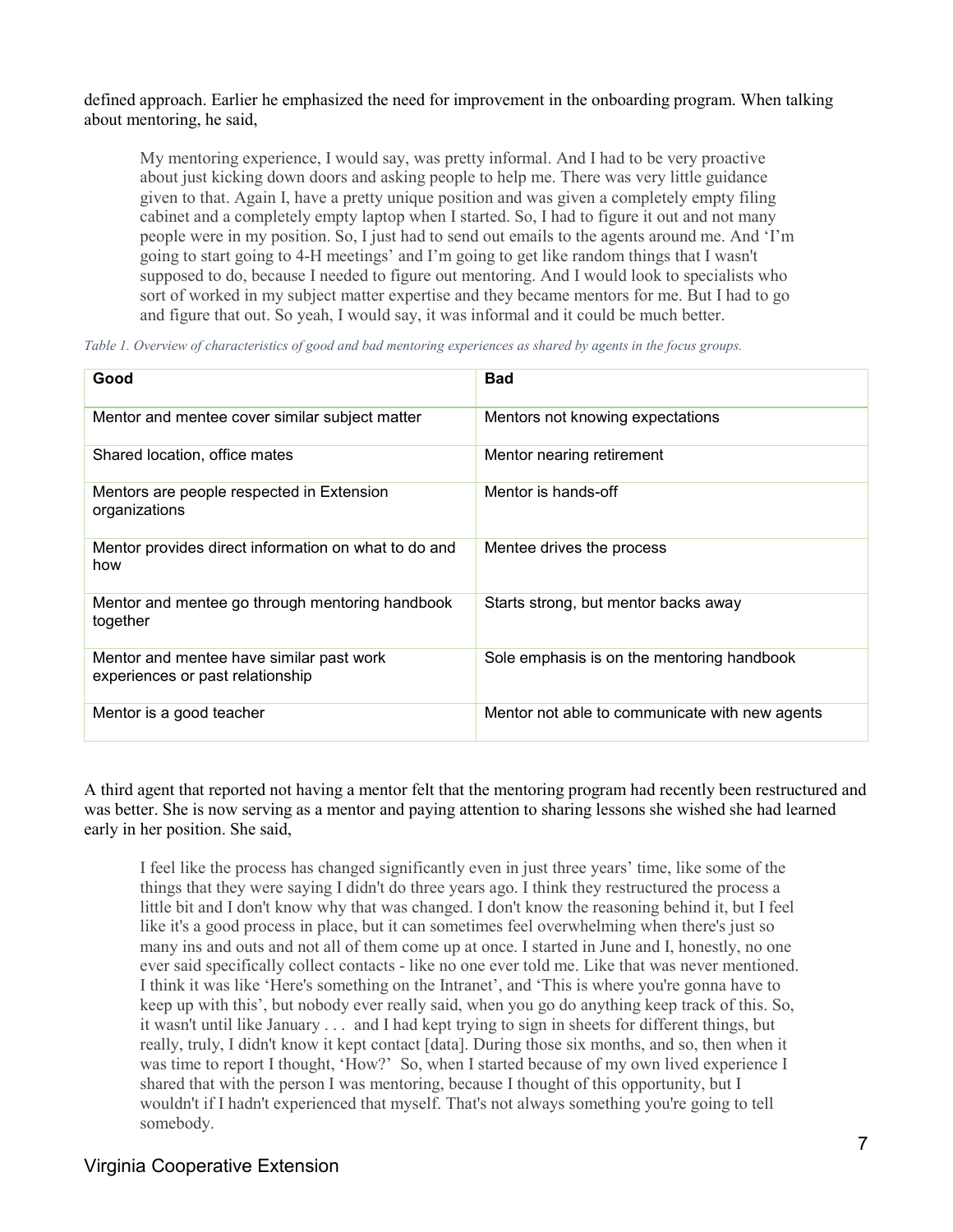With agents who had mixed experiences, the differences between the good and the bad that they shared related to being placed with a more active member in a similar subject matter area and identifying informal mentors that were more effective than the assigned mentor. Another agent had two assigned mentors with one making up for deficiencies in the mentoring ability of the other. An agent who joined Extension later in her career shared the following regarding her formal and informal mentoring experiences.

My mentoring experience is kind of maybe two-fold or three-fold. So, when I started, I was assigned a formal mentor. I was told where to find the mentor-mentee handbook and kind of told to work through it. I felt like it was my responsibility in that relationship to work through mentorship. And again, . . . I came to Extension later on in my career so it's not like some of those skills necessarily needed to be built in me because you have already had some employability skills from before coming to Extension. So, that formal process didn't really work for me.

I had two kind of informal processes. One I was lucky enough to be housed in a unit that had another Extension agent with the same subject matter, and so, while she was not my formal mentor. She was a huge informal mentor in helping me out. That was probably the person that I relied more on was that informal mentor in the office. Then I went - because you know this wasn't my first job - I went and sought my own informal mentors. Not necessarily for my first year, but in the other beginning years of my career in Extension, I looked to see who I really looked up to, or who people looked up to in Extension, and I tried to develop a relationship with them to learn from them also to try to give back to them to help them so that it wasn't just a one-way relationship. But I tried to use that informal mentorship model also.

Agents reported having bad mentoring experiences for varying reasons as reported in table one. One challenge identified by multiple agents was that perhaps the mentors did not know what they were supposed to do in their mentor role. One of the agents said, "My mentor agent has been good, very supportive with kinds of the tools she has been given. Because I don't think that she's been given the right tools from our state team". The Mentoring Handbook was identified as a resource in both good and bad experiences. It is referred to as contributing to a positive mentoring experience when the mentor and mentee worked through it together. However, the Mentoring Handbook appears to replace the mentor in negative mentoring experiences.

Agents spoke of having both formal and informal mentors and both contributed to positive mentoring experiences. Agents also spoke of having multiple mentors from different roles. Agents identified mentors that were in similar subject matter area or had similar backgrounds, that were office mates or in neighboring counties, and in specialist roles. Agent comments which described ways mentors helped are as follows:

Answer questions

Collaborate, work on joint programming, share a program

Define tasks associated with the job and describe a "typical day"

Develop long term relationships, friendships

Encourage office visits

Provide guidance and advice

Provide physical and content resources

Provide shadowing opportunities

Provide support, someone to "be in your corner"

Virginia Cooperative Extension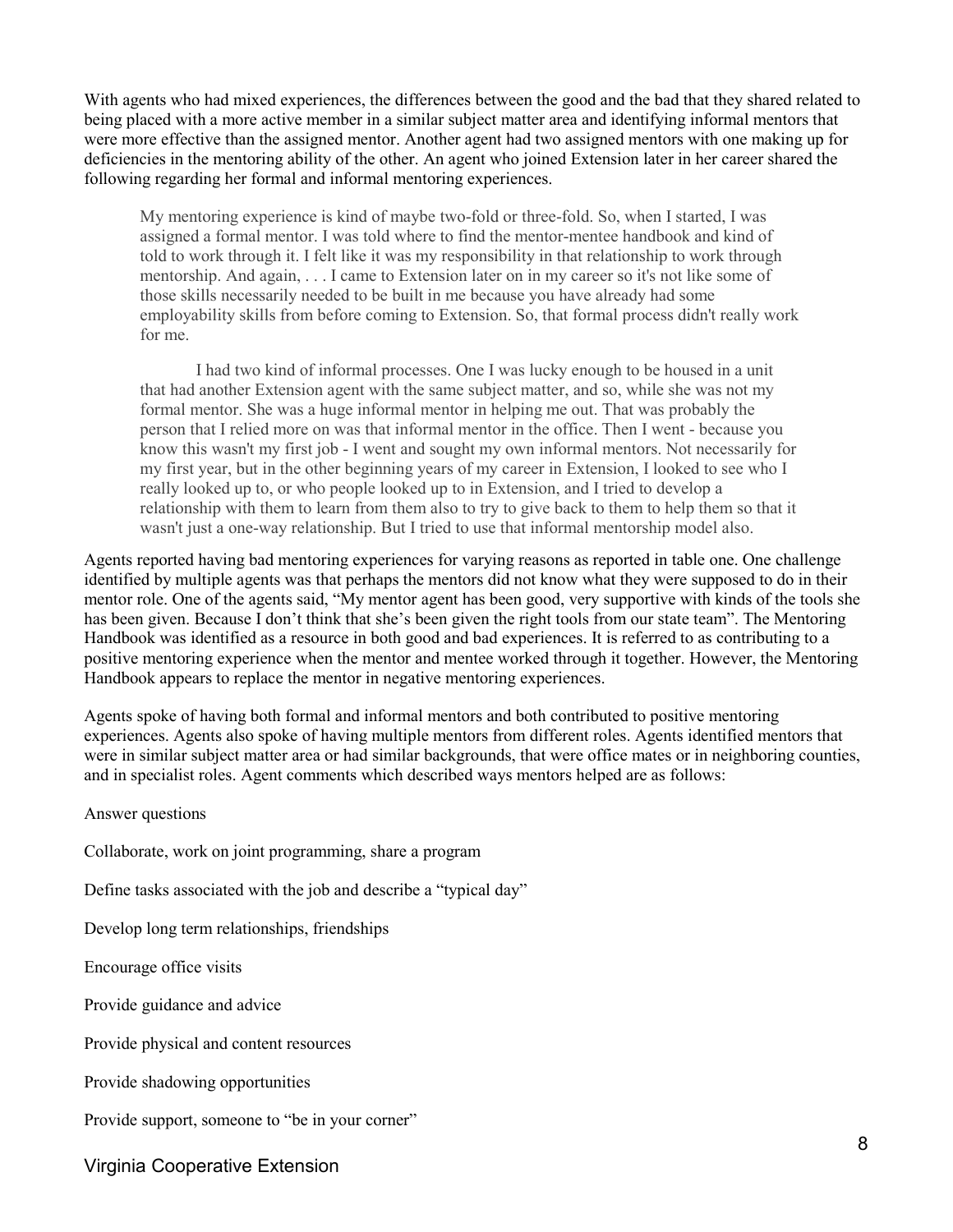#### Work on projects together

#### A member of the research team provided some insight into the mentoring process for agents. She also suggested this might be an area for future work. She said,

As far as I know, there's no real formal process. It was district directors asking agents who had some experience, who I guess they felt were comfortable, or had had the skills to guide somebody. So, somebody was asked. It wasn't that you went through a formal training. There is a document that you go by and check off. But I didn't have to submit that back to anybody. And that's maybe how some people either fell through the cracks initially, or maybe they didn't even know the document existed . . . [The document said] when you're mentoring someone, these are the topics you should cover. So that going back, if the process is revamped, we can probably address some of the issues that we're seeing now.

#### **Specialist –** Only one of the specialists in the study reported receiving a mentor, and that resulted in a negative experience. The specialist said,

My mentor experiences, . . . [within] VCE was actually very negative. I was assigned a mentor, and I'm doing my first meeting with that person. That person spent the entire time basically trying to assure me that she didn't understand why I was actually hired by VCE and didn't think that there was really a role for me and didn't think that it was a good fit for somebody for what I do. So, needless to say, that was a very interesting engagement.

#### Another specialist said,

I don't want to sound harsh on this one. I don't know if I have ever been assigned a mentor or if even I've had anyone in VCE mentoring me. I think I come in with a little different background, because I was an Extension specialist in another state before I came in. And I think that might be why I never really got that mentoring. About six months on the job I became somebody else's mentor that had been with VCE longer than I have, so I have never gotten that.

One specialist said she was supposed to be assigned a mentor. Another was asked if she wanted one as she was completing the promotion and tenure process but declined because of the time commitment. Another specialist said she was encouraged to find her own mentor. Another specialist suggested that self-selection may be more effective than having "department heads playing matchmaker." A specialist said she has a mentor,

But my mentor doesn't have an extension appointment. And so, I get professional development and tenure and teaching info and research from her. But I don't have an Extension mentor and I do think that's the part that was really lacking for me.

#### Another specialist spoke of mentoring she receives from a national working group. She said,

And so, the specialists that I'm working with on that subgroup all have very similar jobs, to me. So, we spend a lot of time-sharing resources with each other, sharing ideas and like kind of mentoring each other. So, I really have stepped out and found that mentoring other places. I've also been in the Extension system long enough that when I'm looking for something, I know who I can go to … It's been self-directed and self-guided.

#### One of the non-tenure track specialists with a 100% Extension appointment saw tenure track specialists receive mentoring she did not receive. She said,

I got hired with two other assistant professors who were tenure track. Both of them had committees that kind of brought them along. At three years, they were submitting their application for promotion and tenure. They got people reviewing them and gave them feedback so that they can work on it. So that in five years, they can be applying. And I never had any of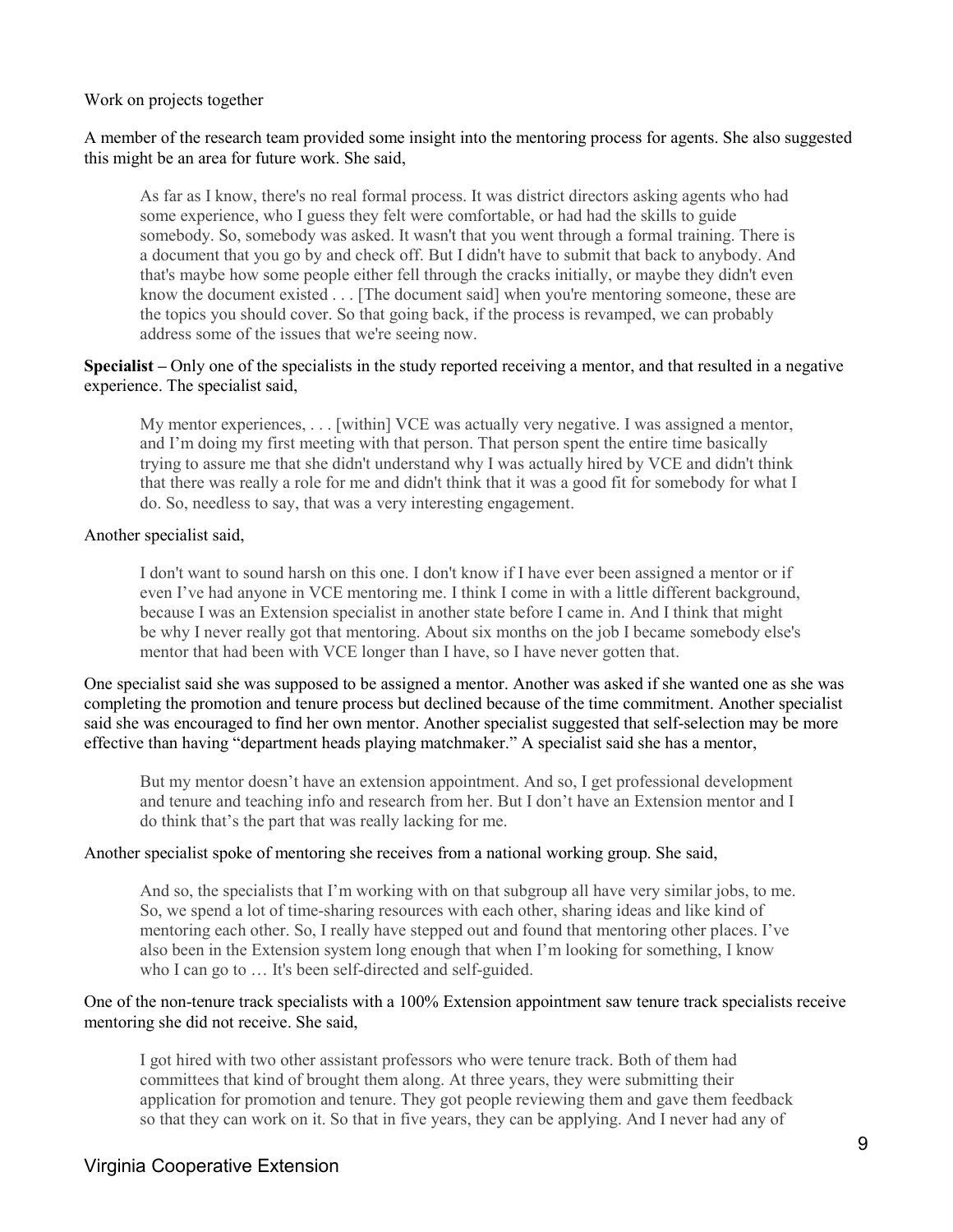that. I could have just stayed in the shadows and I don't think anybody would have ever asked me about it. So, it's put me in a bad spot.

#### One of the challenges identified by another non-tenure track specialist was not knowing what Extension is and not having access to Extension resources. She said,

Because I didn't know that there was a glitch in the system and I wasn't on a listserv. I never reported contacts. I didn't know that was a thing that I had to do, and so, until a year ago. I didn't have access to the Intranet. Just things like that, where I was like oh there's a big part of being in Extension that I didn't really know was there for years. So now I'm trying to be on top of those things. I think that having, like everybody else, [having] an Extension mentor who's somewhat in a similar position because, like I also don't know what advancement looks like, for my position. Maybe that's just a common non-tenure track thing, where we don't really know how. I'm assuming I'll figure it out in a few years.

Mentors that specialists adopted included people they met through the recruitment process, a predecessor who had recently retired, program directors, and people in the same academic department. In addition, a specialist working off-campus was mentored by someone on campus.

The benefits that the specialists associated with having a mentor were related to increased understanding of:

- Access to Extension resources
- Accountability timeline and expectations for promotion related to papers and publications
- Advancement for the non-tenure track specialist
- **Extension**
- Managing or navigating the system
- Professional development opportunities
- **Research**
- Teaching
- Tenure
- The trajectory of my position
- What Extension is

Specialists also spoke of mentors sharing resources with them.

The research team was surprised to learn that there was such great need for mentoring in the specialist group. One team member observed,

I was a little bit surprised. Some of them have been assigned mentors but didn't have a great experience. And the rest of them didn't have any sort of formal mentoring. Some of them have found less-formal mentors. But somehow, I guess, I picture specialists in departments as being in places where mentoring is more common, but it didn't seem that was the case.

Another member of the team remarked at the lack of any sort of process. He said,

#### Virginia Cooperative Extension